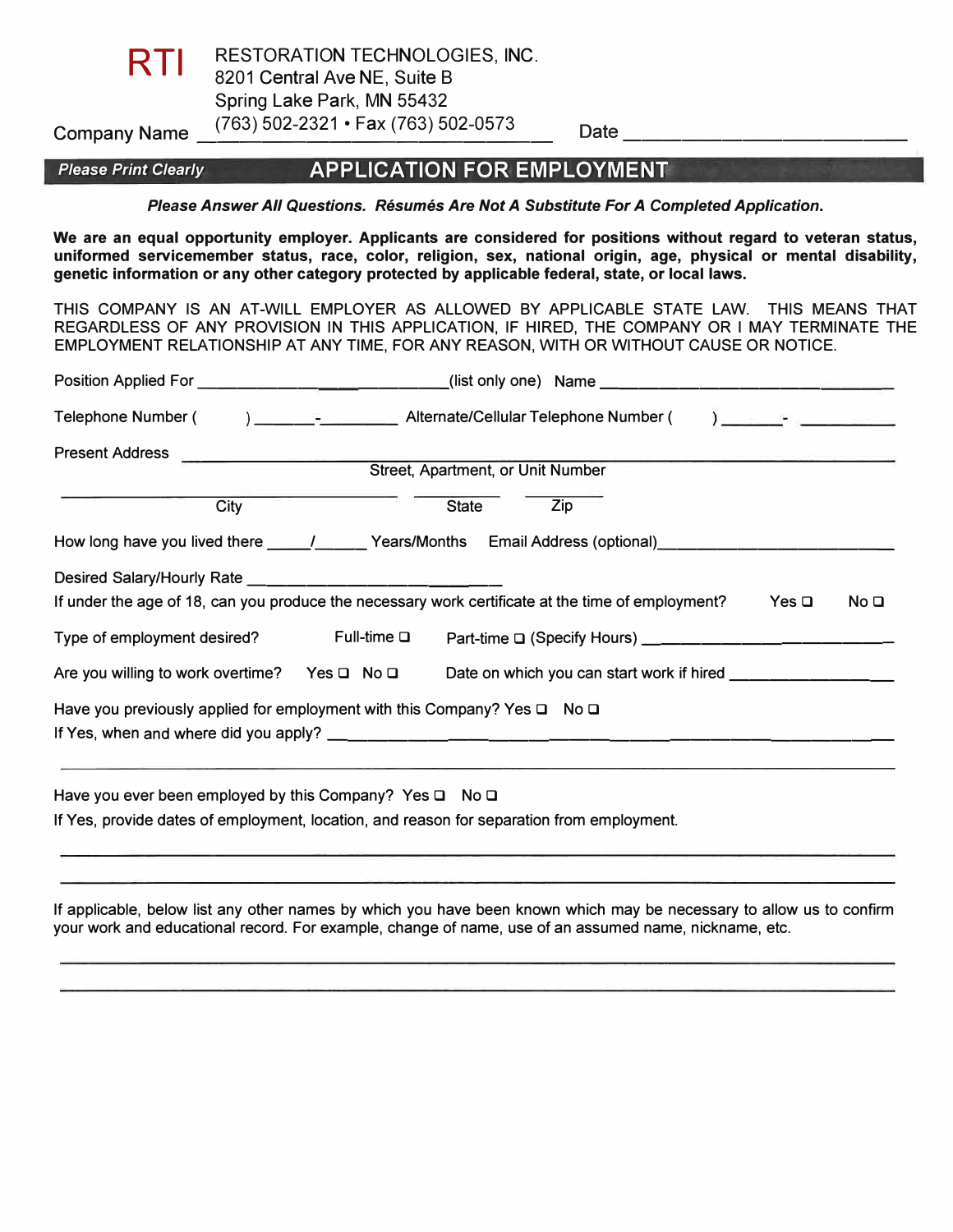| <b>Education</b>                    | <b>School Name and Location</b><br>(Address, City, State) | <b>Course of</b><br><b>Study</b> | <b>Graduate?</b><br>Y or N | # of Years<br><b>Completed</b> | Degree/Major |
|-------------------------------------|-----------------------------------------------------------|----------------------------------|----------------------------|--------------------------------|--------------|
| <b>High School</b>                  |                                                           |                                  |                            |                                |              |
| College                             |                                                           |                                  |                            |                                |              |
| Bus./Tech./Trade<br>or Post College |                                                           |                                  |                            |                                |              |
| <b>Honors Received</b>              |                                                           |                                  |                            |                                |              |

Employer

#### **WORK EXPERIENCE**

Please list the names of your present and/or previous employers in chronological order with present or most recent employer listed first. Provide information for at least the most recent ten (10) year period. Attach additional sheets if needed. If self-employed, supply firm name and business references. You may include any verifiable work performed on a volunteer basis, internships, or military service. Your failure to completely respond to each inquiry may disqualify you for consideration from employment. Do not answer "see *resume."*

| <b>Name</b>                                                                                                            | <b>Address</b> |  | <b>Type of Business</b>                       |  |
|------------------------------------------------------------------------------------------------------------------------|----------------|--|-----------------------------------------------|--|
| Telephone $(\_\_\_\_\_\_\_\_\_\$                                                                                       | Dates Employed |  |                                               |  |
|                                                                                                                        |                |  |                                               |  |
|                                                                                                                        |                |  |                                               |  |
|                                                                                                                        |                |  |                                               |  |
|                                                                                                                        |                |  |                                               |  |
| How much notice did you give when resigning? If none, explain.                                                         |                |  |                                               |  |
| Employer                                                                                                               |                |  |                                               |  |
| <b>Name</b>                                                                                                            | <b>Address</b> |  | <b>Type of Business</b>                       |  |
|                                                                                                                        |                |  |                                               |  |
| Job Title _________________________________Duties _______________________________                                      |                |  |                                               |  |
|                                                                                                                        |                |  |                                               |  |
|                                                                                                                        |                |  |                                               |  |
|                                                                                                                        |                |  |                                               |  |
| How much notice did you give when resigning? If none, explain. <u>The subsequence is a controllered</u> and the set of |                |  |                                               |  |
| Have you ever been terminated or asked to resign from any job?                                                         |                |  | $\Box$ Yes $\Box$ No. If Yes, how many times? |  |
| Has your employment ever been terminated by mutual agreement? $\Box$ Yes $\Box$ No If Yes, how many times?             |                |  |                                               |  |
| Have you ever been given the choice to resign rather than be terminated? $\Box$ Yes $\Box$ No If Yes, how many times?  |                |  |                                               |  |
| If you answered Yes to any of the above three questions, please explain the circumstances of each occasion.            |                |  |                                               |  |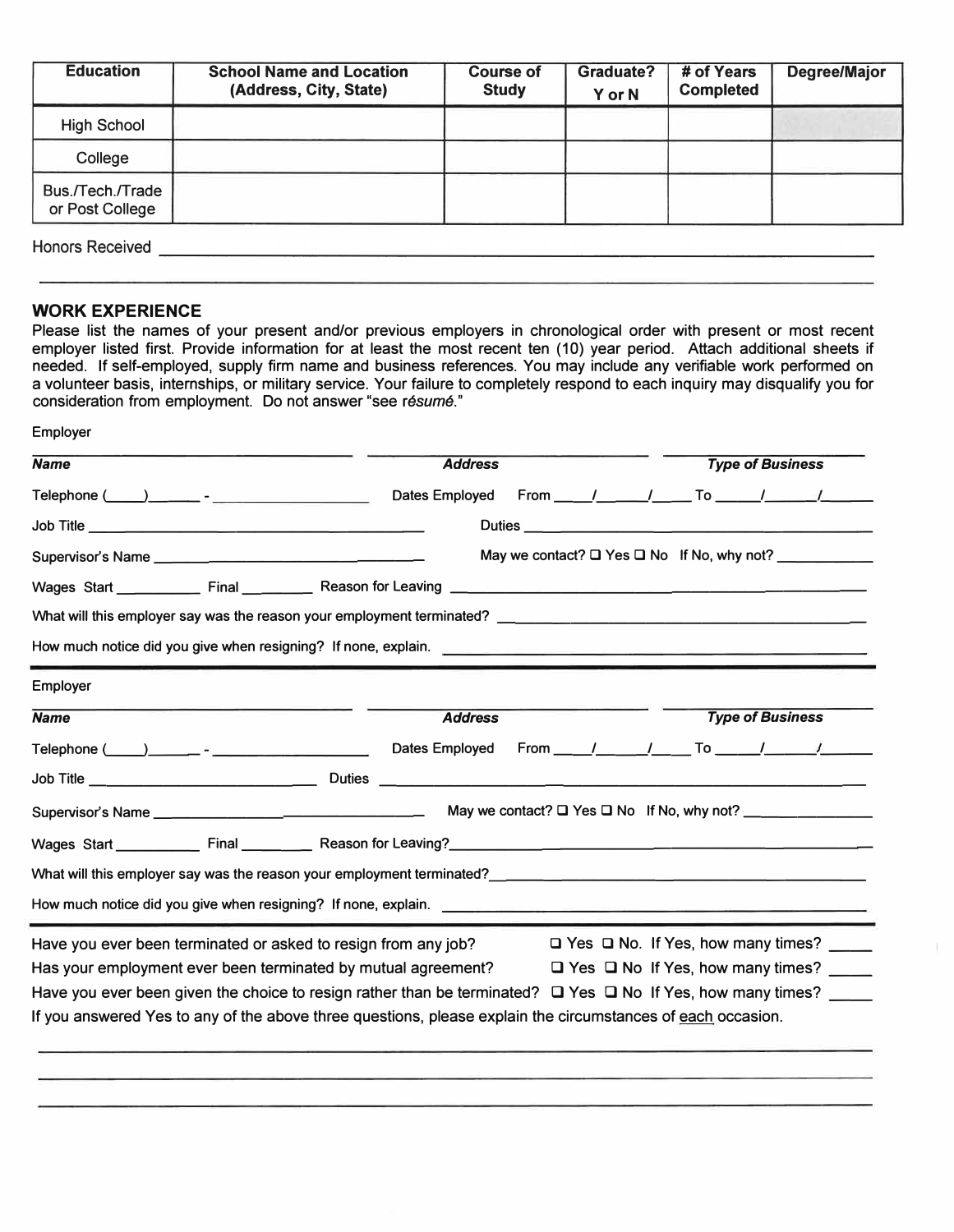### **REFERENCES**

Please list the names of additional work-related references we may contact. Individuals with no prior work experience may list school or volunteer-related references.

| <b>NAME</b> | <b>POSITION</b> | <b>COMPANY</b> | <b>WORK RELATIONSHIP</b><br>(i.e., supervisor, co-<br>worker) | <b>TELEPHONE</b> |
|-------------|-----------------|----------------|---------------------------------------------------------------|------------------|
|             |                 |                |                                                               |                  |
|             |                 |                |                                                               |                  |

Please list the names of personal references (not previous employers or relatives) who know you well that we may contact.

| <b>NAME</b> | <b>OCCUPATION</b> | <b>ADDRESS</b> | <b>TELEPHONE</b> | <b>NUMBER OF</b><br><b>YEARS KNOWN</b> |
|-------------|-------------------|----------------|------------------|----------------------------------------|
|             |                   |                |                  |                                        |
|             |                   |                |                  |                                        |

# **APPLICANT CERTIFICATION**

I understand and agree that if driving is a requirement of the job for which I am applying, my employment and/or continued employment is contingent on possessing a valid driver's license for the state in which I reside and automobile liability insurance in an amount equal to the minimum required by the state where I reside.

I understand that the Company may now have, or may establish, a drug-free workplace or drug and/or alcohol testing program consistent with applicable federal, state, and local law. If the Company has such a program and I am offered a conditional offer of employment, I understand that if a pre-employment (post-offer) drug and/or alcohol test is positive, the employment offer may be withdrawn. I agree to work under the conditions requiring a drug-free workplace, consistent with applicable federal, state, and local law. I also understand that all employees of the location, pursuant to the Company's policy and federal, state, and local law, may be subject to urinalysis and/or blood screening or other medically recognized tests designed to detect the presence of alcohol or illegal or controlled drugs. If employed, I understand that the taking of alcohol and/or drug tests is a condition of continual employment and I agree to undergo alcohol and drug testing consistent with the Company's policies and applicable federal, state, and local law.

If employed by the Company, I understand and agree that the Company, to the extent permitted by federal, state, and local law, may exercise its right, without prior warning or notice, to conduct investigations of property (including, but not limited to, files, lockers, desks, vehicles, and computers) and, in certain circumstances, my personal property.

I understand and agree that as a condition of employment and to the extent permitted by federal, state, and local law, I may be required to sign a confidentiality, restrictive covenant, and/or conflict of interest statement.

I certify that all the information on this application, my resume, or any supporting documents I may present during any interview is and will be complete and accurate to the best of my knowledge. I understand that any falsification, misrepresentation, or omission of any information may result in disqualification from consideration for employment or, if employed, disciplinary action, up to and including immediate dismissal.

**THIS COMPANY IS AN AT-WILL EMPLOYER AS ALLOWED BY APPLICABLE STATE LAW. THIS MEANS THAT REGARDLESS OF ANY PROVISION IN THIS APPLICATION, IF HIRED, THE COMPANY OR I MAY TERMINATE THE EMPLOYMENT RELATIONSHIP AT ANY TIME, FOR ANY REASON, WITH OR WITHOUT CAUSE OR NOTICE. NOTHING IN THIS APPLICATION OR IN ANY DOCUMENT OR STATEMENT, WRITTEN OR ORAL, SHALL LIMIT THE RIGHT TO TERMINATE EMPLOYMENT AT-WILL. NO OFFICER, EMPLOYEE OR REPRESENTATIVE OF THE COMPANY IS AUTHORIZED TO ENTER INTO AN AGREEMENT-EXPRESS OR IMPLIED-WITH ME OR ANY APPLICANT FOR EMPLOYMENT FOR A SPECIFIED PERIOD OF TIME UNLESS SUCH AN AGREEMENT IS IN A WRITTEN CONTRACT SIGNED BY THE PRESIDENT OF THE COMPANY.**